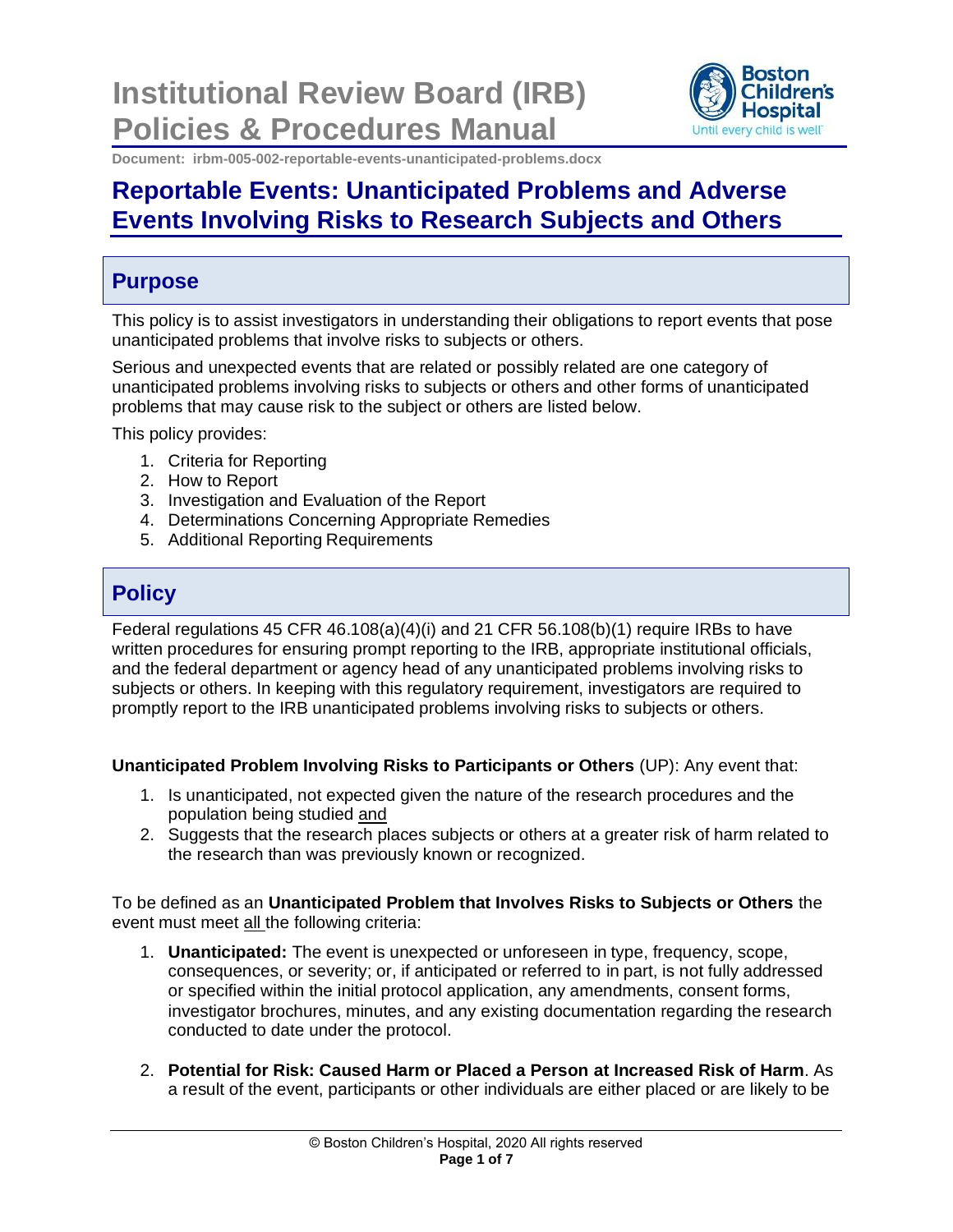placed at physical, psychological, social, or emotional harm that has increased since the time the research was approved by the IRB.

- 3. **Problem Related to the Research:** The event, situation, or issue arises from the conduct of the research and is determined to be related or probably related to the research and is of concern for the research participants or others directly affected by the research. Problems may:
	- a. Be attributable to the conduct of the research or
	- b. May result from failures or errors in general systems outside of the research, or factors that are not controlled by the researcher under the protocol, but on which ethical conduct of the research depends, according to the protocol.

**Possibly Related:** An event is possibly related to the drug, device, or intervention if there is a reasonable possibility that the event may have been caused by the research protocol, even if there is insufficient information to determine the likelihood of this possibility.

*Related/Probably Related*: An event is determined to be definitively related to the use of the drug, device, or intervention, or there is a reasonable probability that the event may have been caused by the drug, device, or intervention. A related or probably related event has a strong temporal relationship to the study protocol and an alternative etiology is unlikely or significantly less likely.

Unanticipated problems that involve risks to subjects or others include not only materialized adverse events and risks to persons who are not research subjects. Investigators should note that this definition also includes problems that arise from general system failures that contribute to such risks, not simply events that arise from the investigator's conduct of the research according to the protocol.

# **Procedure**

The following information is provided to assist investigators in their obligations to report unanticipated problems that involve risks to subjects or others:

### **Criteria and Timeline for Reporting**

#### **The following events require reporting to the IRB within 72 hours of the occurrence of the event or notification to the PI or research team of the event;**

- 1. **DEATH** of research subject thought to be either related to research study or possibly related to research study.
- 2. **UNANTICIPATED ADVERSE DEVICE EFFECT (UADE)** that result in the death of a research subject.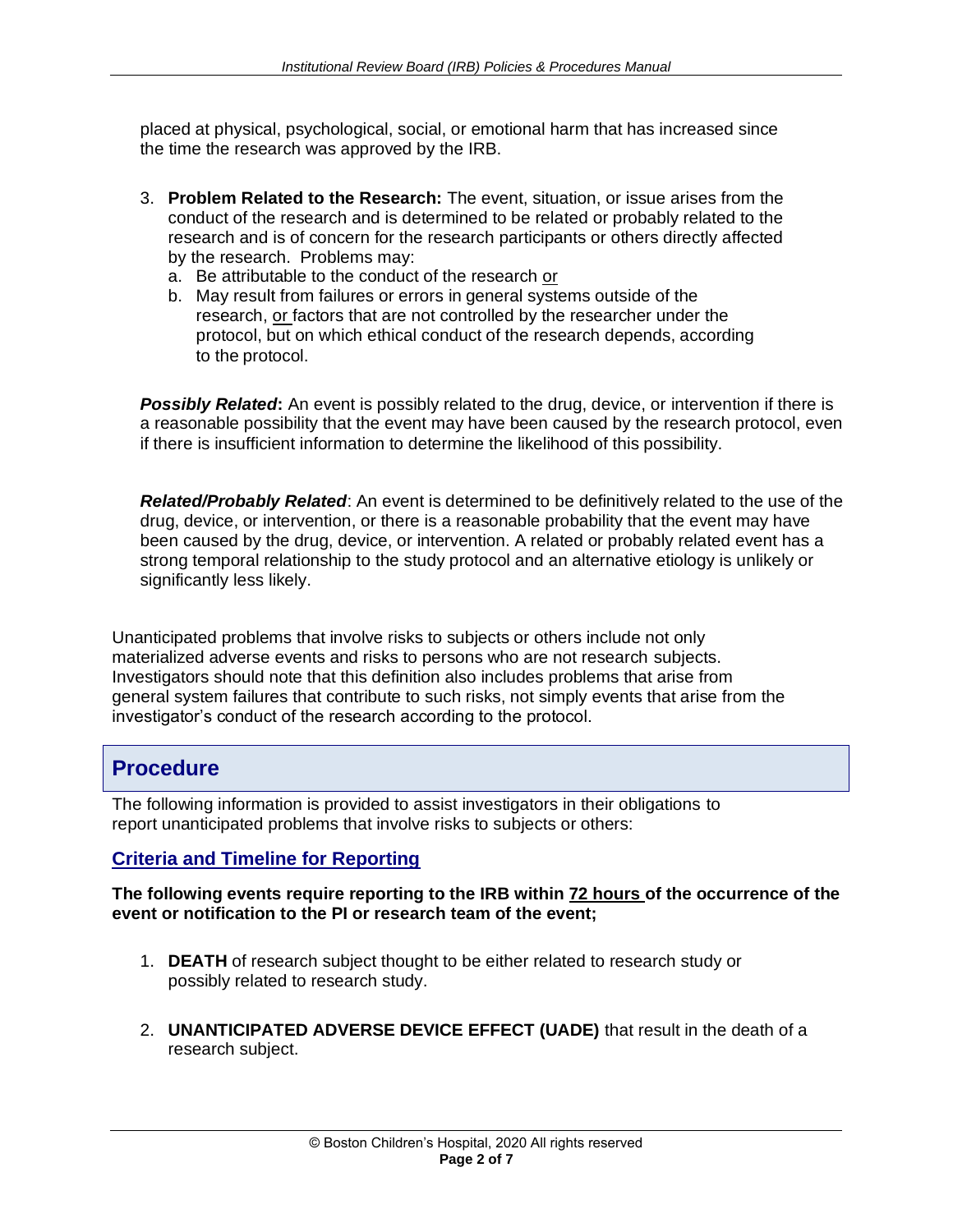3. **TERMINATION OR SUSPENSION** of the study by the sponsor, DSMB or federal agency overseeing the research due to a safety issue.

## **The following events require reporting to the IRB within 5 business days of the occurrence of the event or notification to the PI or research team of the event;**

- 1. **ADVERSE EVENT:** Both must apply in order to be reportable:
	- **Unexpected** (in terms of nature, severity, or frequency) given the research procedures that are described in the protocol-related documents, such as the IRB approved research protocol and informed consent document; and the characteristics of the subject population being studied, and
	- **Related or possibly related** to a subject's participation in the research.
- 2. **UNANTICIPATED ADVERSE DEVICE EFFECT (UADE):** Any serious adverse effect on health or safety, any life-threatening problem or death caused by or associated with a device, if that effect, problem, or death was not previously identified in nature, severity, or degree of incidence in the application; or any other unanticipated serious problem associated with a device that relates to the rights, safety, or welfare of subjects.
- 3. **MEDICATION OR LABORATORY ERRORS** that have or could have caused risk to subjects or others. This includes if there is an error or an overdose of a drug or biologic administered as part of a research protocol or a miscalculation of a drug dose; a mix-up that results in a wrong drug being administered (e.g., placebo instead of intervention drug).
- 4. **BREACH OF COFIDENTIALITY/HIPAA VIOLATION** resulting from disclosure of confidential information or identifiable private information or loss/stolen confidential information (i.e. lost laptop, inadvertent email distribution).
- 5. **NONCOMPLIANCE/PROTOCOL DEVIATION**: Any violation of human subject research regulation, institutional policy, or any conditions imposed by the IRB, **or** a deviation/departure from an IRB-approved protocol that has or had the potential to:
	- Impact subject rights, welfare or safety of present, past or future subject(s), or
	- Increase the risks and/or decrease the benefit for research subjects(s), or
	- **Compromise the integrity of the study data, or**
	- **EXECT Affect the subject's willingness to participate in the study.**
- 6. **COMPLAINT**: A research related complaint by a research subject or any another person.
- 7. **INTENTIONAL CHANGE TO PROTOCOL WITHOUT IRB APPROVAL** to eliminate apparent immediate hazard to research subject(s).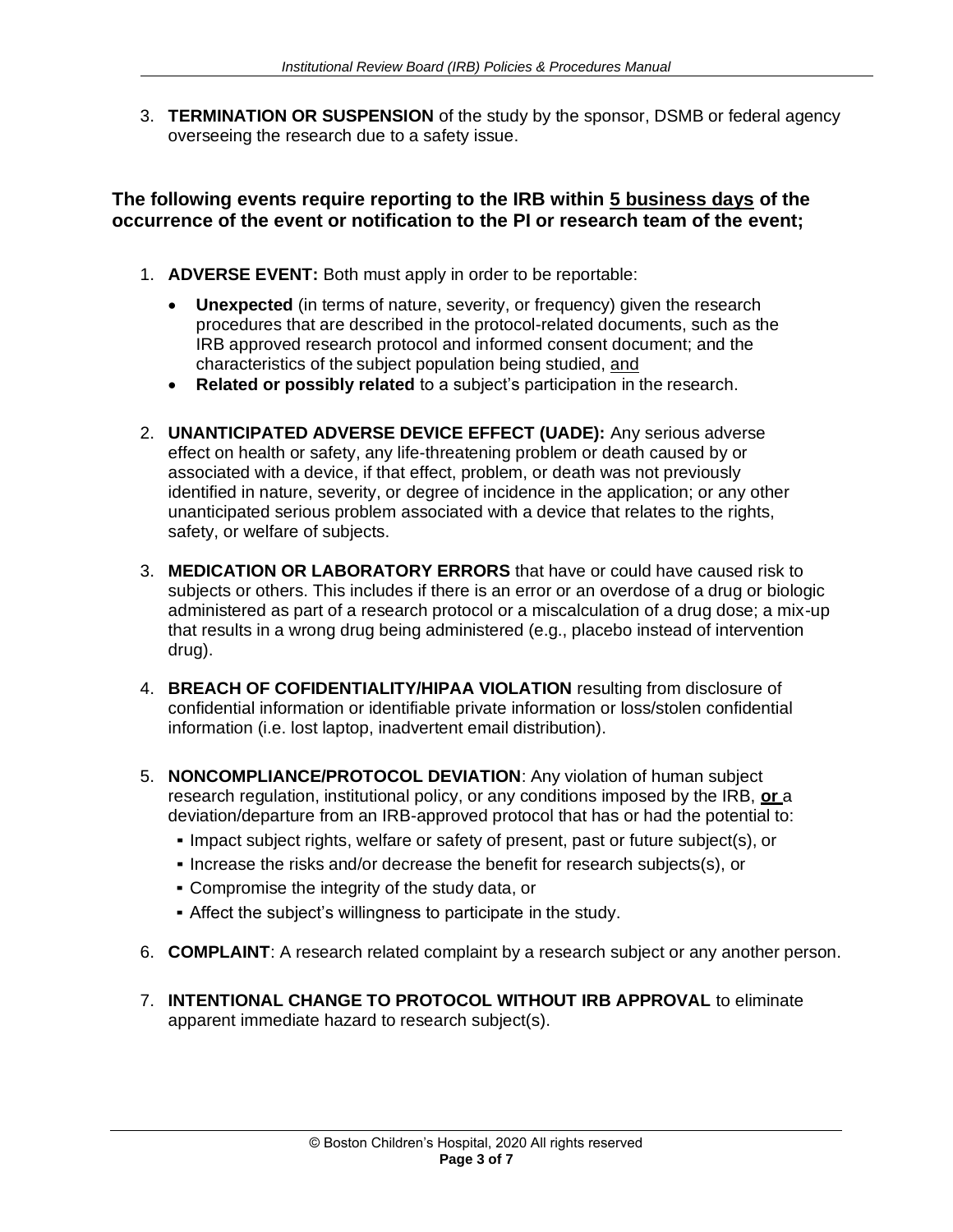- 8. **INTERIM FINDINGS, PUBLICATION OR SAFETY REPORT** An interim safety report (including a Data and Safety Monitoring report), publication in the literature, report of interim results, or another finding that indicates an unexpected adverse change to the risks or potential benefits of the research.
- 9. **ENFORCEMENT ACTION**  An unfavorable audit report; suspension or disqualification of an investigator; FDA Form 483, or Warning Letter.
- 10. **INCARCERATION OF A RESEARCH SUBJECT** during study participation (Note: Required for regulatory purposes, so additional mandated IRB review can be accomplished for the participant to remain in the trial).
- 11. **REQUIRED PROMPT REPORTING**: An event that required prompt reporting to the sponsor or IRB in accordance with the protocol.
- 12. **OTHER**: Any other event that the PI thinks (or is unsure if it) may represent an unanticipated problem involving risk to subjects or others.

### *Please note for reporting allegations of research misconduct, contact the Research Integrity Officer for Boston Children's: rio@childrens.harvard.edu or call the anonymous Compliance Department Hotline: 888-801-2805.*

## **Events That Do Not Meet Reporting Criteria**

Events that do not meet the criteria as defined in this policy do not require submission to the IRB. Events from protocols that are not conducted at Boston Children's Hospital but involve same drugs/devices do not need to be reported. An unanticipated drug/device event only needs to be submitted for the protocol under which the event occurred unless the investigator determines that:

- 1. The event impacts the risk/benefit assessment of other approved protocols and
- 2. A change to the protocol and or consent are required.

It is important for investigators to remember that even if an event does not meet criteria for reporting to the IRB they must continue to meet their obligations to report events to the sponsor, the Food and Drug Administration (FDA), and the data safety monitor.

### **How to Report**

In accordance with the criteria listed above, investigators are required to complete and submit to the IRB a *Reportable Event* form.

The form must be completed regardless of whether other forms (e.g. sponsor IND safety reports or CRO/monitoring reports, MedWatch reports, etc.) have already been completed.

Information such as a summary of the event, and/ reports from the coordinating center or drug company may be attached and submitted with the form. The form will ask:

1. The investigator to independently determine whether the event was thought to be related or possibly related to the research study.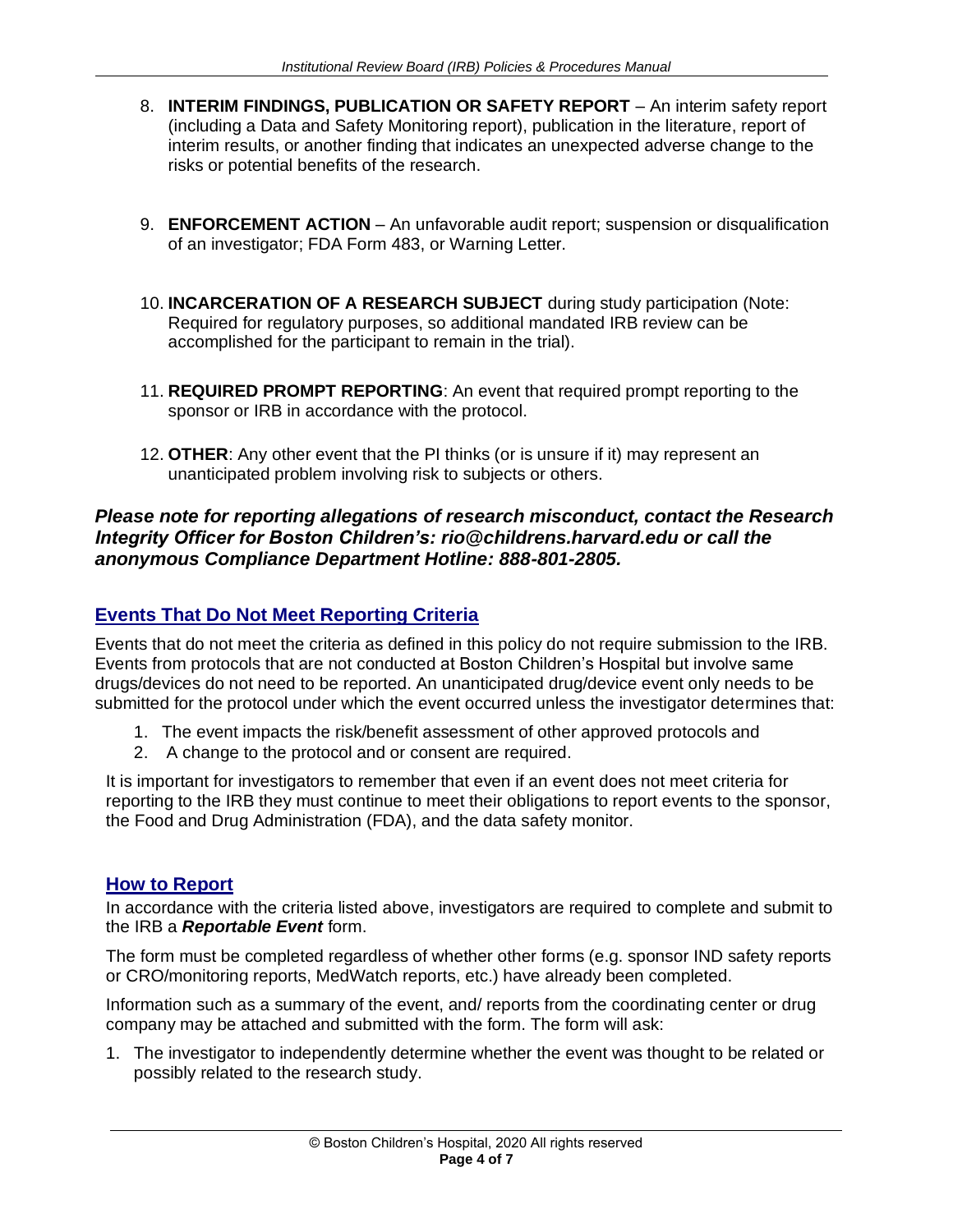- 2. The investigator to independently determine whether the event was thought to be anticipated or unexpected.
	- a. In some cases, the Principal Investigator may not agree with a sponsor's assessment of the relationship between the study drug and the UP.
	- b. If either the PI or the sponsor considers the event to be a UP, then a report should be filed. The contrary opinions can be elaborated in the report.
- 3. Any other individual (e.g. research staff, subject, IRB member, or the general public) may report an event, issue, or situation for a research protocol if they are concerned that it

represents a potential unanticipated problem that involves risk to subjects or others. They can report their concerns to the IRB Chair, the Director of Clinical Research Compliance, or the Institutional Official.

4. Incidents that may potentially be considered unanticipated problems that involve risk to subjects or others may also become apparent during continuing renewals, incidents of noncompliance, quality improvement initiatives and report, review of data and safety monitoring reports, protocol violations, deviations, complaints, concerns from subjects or family members, concerns raised by research staff or investigators, participant injuries, deaths, and hospitalizations.

### **Investigation and Evaluation of the Reports**

Once a *Reportable Event* form is received by the IRB, the following actions will occur:

- 1. The Director of Clinical Research Compliance will screen the submission to determine whether it meets the Criteria of Reporting. The Director will obtain initial feedback from the investigator when there are questions or additional information is required
- 2. Based on the information received, if there is any immediate concern that subjects already enrolled or subjects to be enrolled in the trial may be subject to immediate increased harm to their health, safety, or welfare, the IRB Chair will be immediately contacted.
	- a. If necessary, the IRB Chair will require that the protocol be suspended or terminated in accordance with the *Suspensions and Terminations* policy.
	- b. In most situations this will not be necessary.
- 3. IRB Chair Review: All submitted reportable events will be reviewed by the IRB Chair or Vice Chair who will determine if the event should be placed before the convened IRB.
	- c. The Chair will review the event and ask for any associated documentation and/or information they feel necessary to understand and review the event.
	- d. The investigator will receive written notification as to whether the report was accepted, whether additional information or action is required or placed before the convened IRB for consideration
- 4. Full IRB review:
	- a. Each event will be assigned a primary reviewer.
	- b. All IRB members will receive a copy of the event form and have access to the entire protocol, approved consent and history through the electronic system.
	- c. At the IRB meeting the reviewer will report on the event to the full committee and determine whether any further action as listed below required.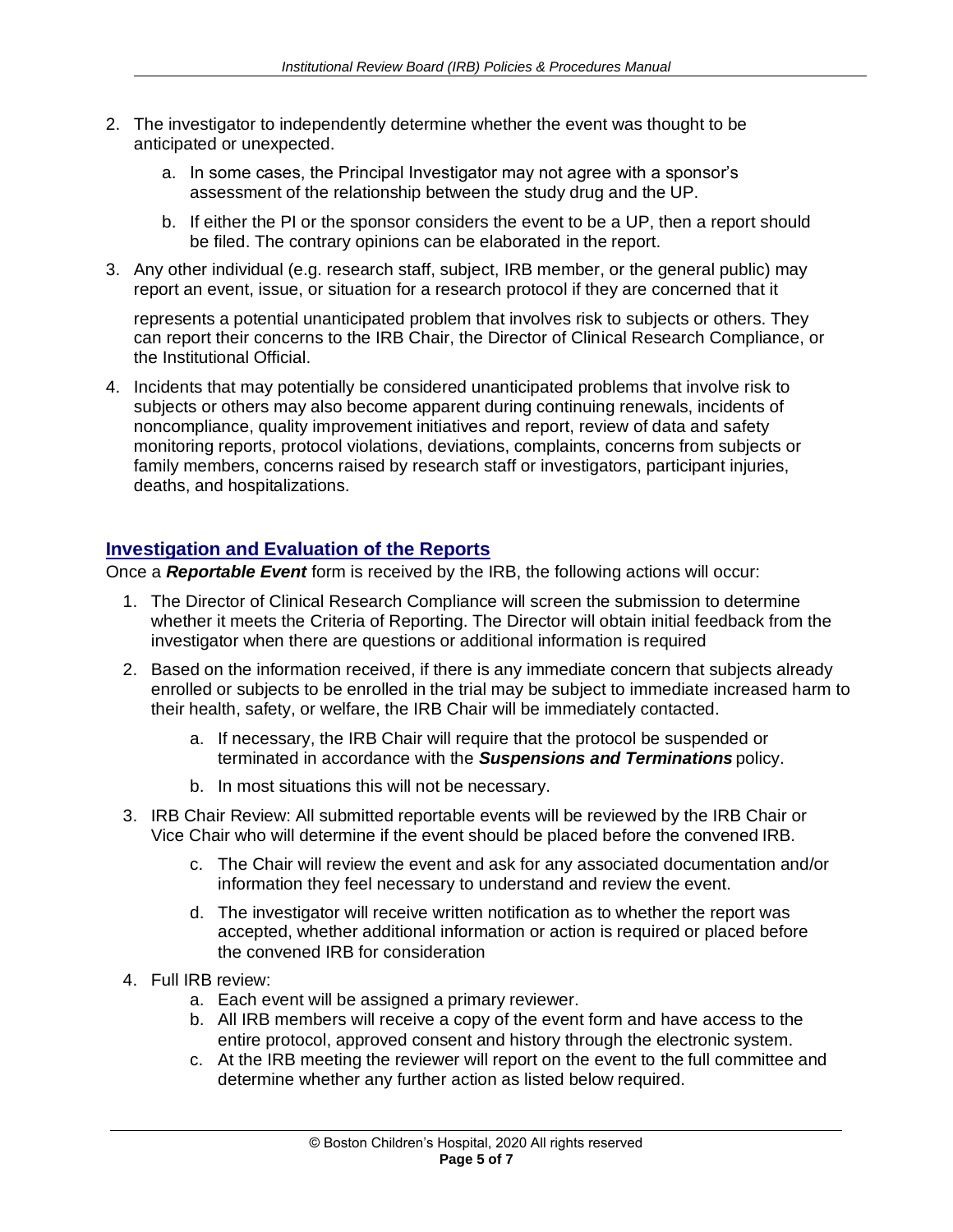- d. The IRB will make a final determination as to whether the event needs to be reported as an unanticipated problem involving risks to participants or others. If the IRB determines that the event is an unanticipated problem involving risks to participants or others, the event will be reported according to the IRB *Reportable Event* policy.
- e. The investigator will receive written notification as to whether the report was accepted, if additional information or action is required, and/or reporting is required.

#### **Determinations Concerning Appropriate Remedies**

In reviewing and addressing any unanticipated problem the IRB Chair or IRB may impose any remedy or take any action authorized by law or regulation, including:

- Initiate immediate corrective action, if necessary.
- Delegate a subcommittee or individual to perform further investigation.
- Require that individuals who have already consented to participation be notified.
- Require modification of any other aspect of the conduct of the research including recruitment, informed consent, research and clinical procedures, monitoring and safety assurance, and continuing review.
- Alter the frequency of continuing review.
- Require that enrolled subjects be provided with an amended informed consent form and that the process of providing for informed consent be repeated with revised information. This will be required whenever the information may relate to the participants willingness to continue participating.
- Determine the protocol should be terminated or suspended. See IRB policy: *Termination and Suspension*.
- Require the investigator to inform other research participants or individuals who may be affected by the event or problem.
- Notification of investigators at other sites.
- Observation of the consent process.
- Refer concerns or findings to other parts of the organization that administer other policies, laws, and regulations.
- Any other action necessary to resolve the incident and address the safety and welfare of current and future research subjects.

#### **Additional Reporting Requirements**

This policy concerns only what needs to be submitted to the IRB and does not impact what investigators need to record or document as part of their research records. There may be additional reporting requirements.

Depending upon the protocol, the investigator may be required to report other events that are not required by the IRB such as: the sponsor (e.g. NIH) or coordinating center, DSMB charter, and/or regulatory authorities (HHS or FDA).